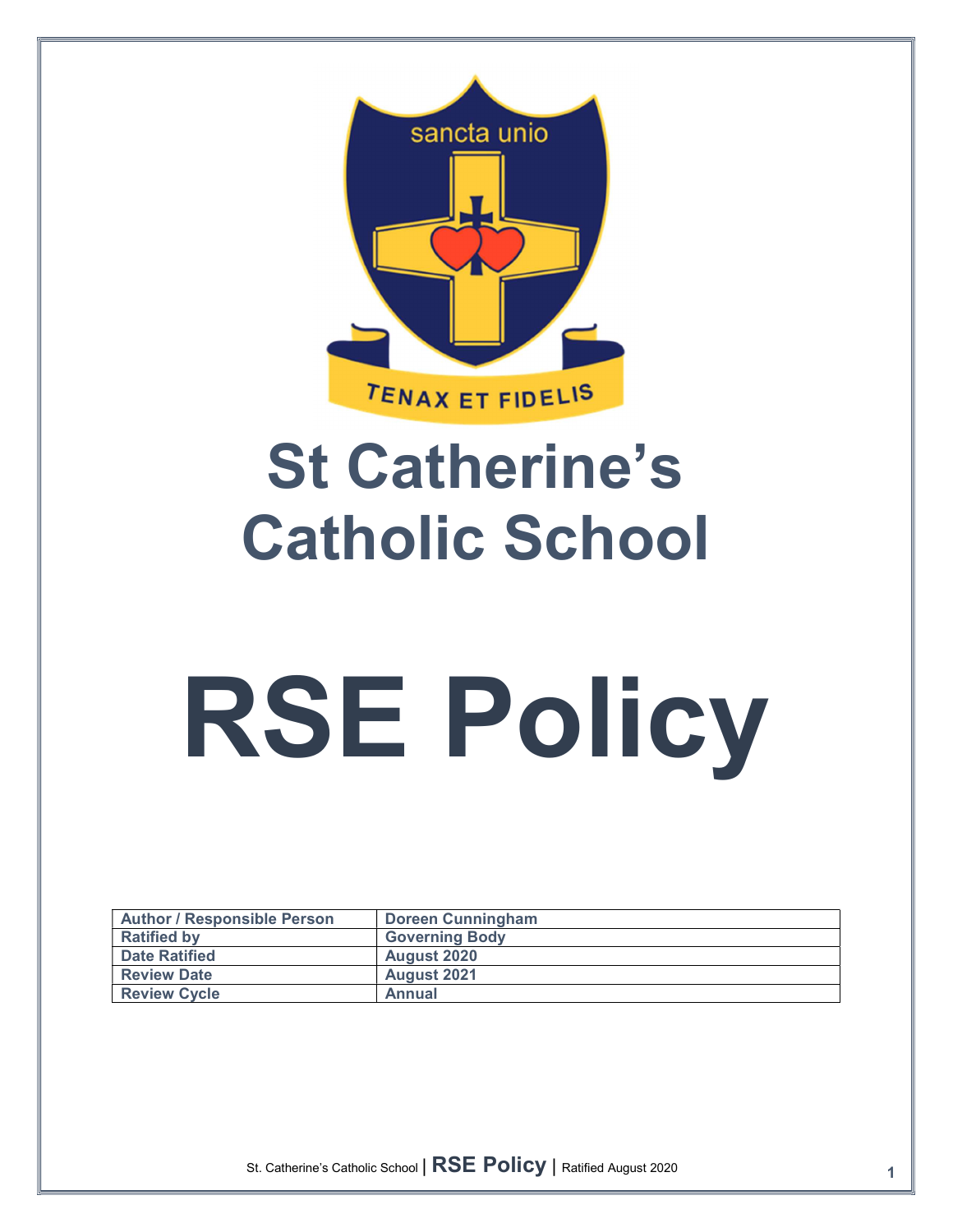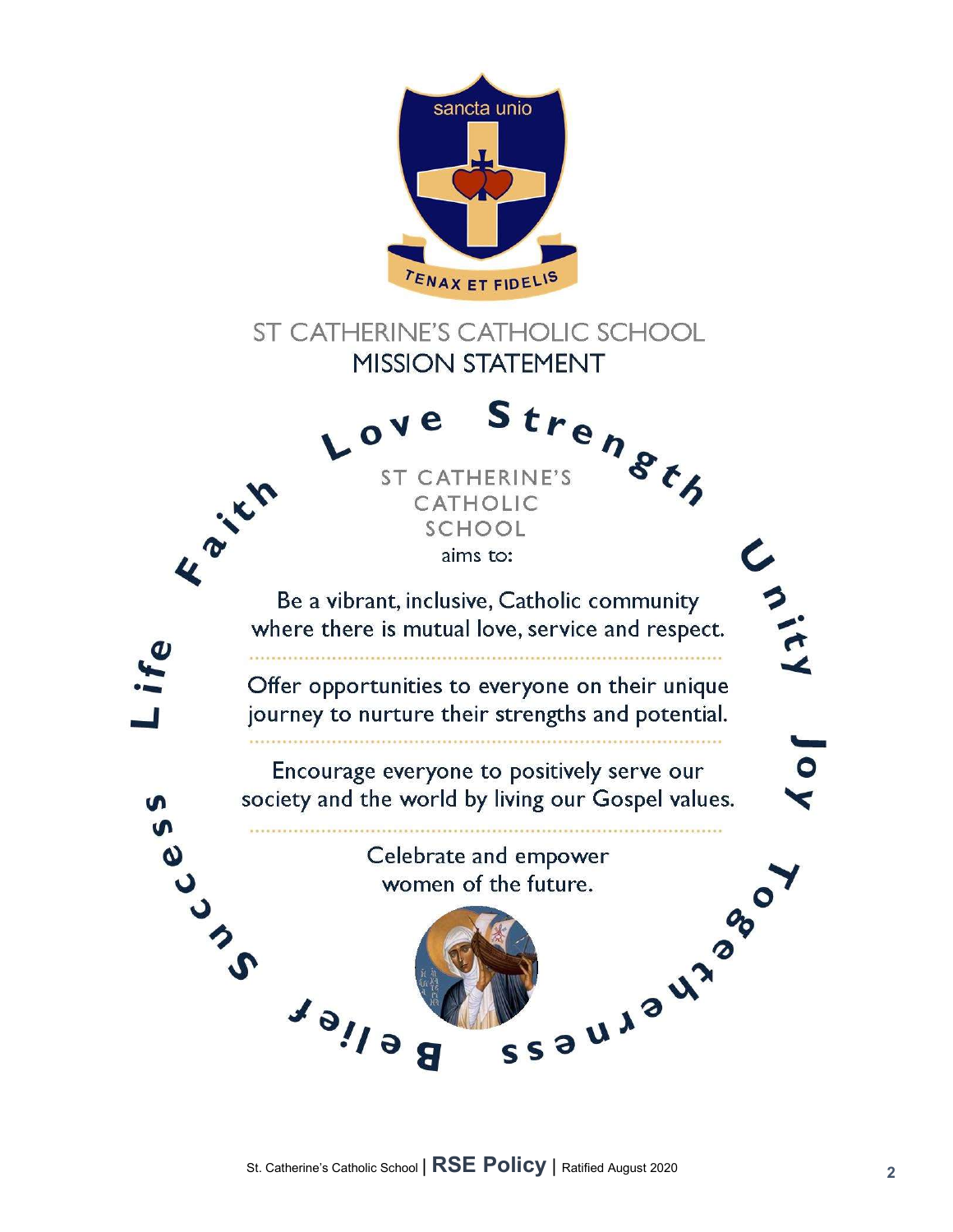#### 1.Aims

As a Catholic school we are committed to the education of the whole child, spiritual, physical, intellectual, moral, social, cultural and emotional. Through this we will endeavour to raise students' self-esteem, help them to grow in knowledge and understanding, recognise the value of all persons and develop caring and sensitive attitudes. We believe that Relationships and Sex Education (RSE) is an integral part of this education, preparing our students to positively serve our society and the world by living our Gospel values. In this context we commit ourselves, in partnership with parents, to provide our students with a 'positive and prudent sexual education'<sup>1</sup> which is compatible with their physical, cognitive, psychological, and spiritual maturity, and rooted in a Catholic vision of education and the human person.

#### 2. Statutory Requirements

As a secondary academy school we must provide RSE to all pupils as per section 34 of the Children and Social Work Act 2017.

In teaching RSE, we are required by our funding agreements to have regard to guidance issued by the secretary of state as outlined in section 403 of the Education Act 1996.

At St Catherine's we teach RSE as set out in this policy.

#### 3. Policy Development

This policy has been developed in consultation with staff, students and parents. This process involved the following steps

(i) A review of the relevant information including national and local guidance and guidance provided by the Catholic Education Service and the policy of the Archdiocese of Southwark<sup>2</sup>

(ii) Staff consultation - all school staff were encouraged to make recommendations to the policy from a subject and a pastoral perspective

(iii) Parents were invited to respond to an online questionnaire about the policy and content of the RSE curriculum

(iv) Student groups across the age range were consulted about what they want from their RSE

(v) Governors were consulted about the draft drawn up following these consultations.

l

<sup>1</sup> Gravissimum Educationis

<sup>&</sup>lt;sup>2</sup> https://rcaoseducation.org.uk/wp-content/uploads/2018/09/Education-in-Human-Love-Diocesan-Policy-for-Relationship-Sex-Education.pdf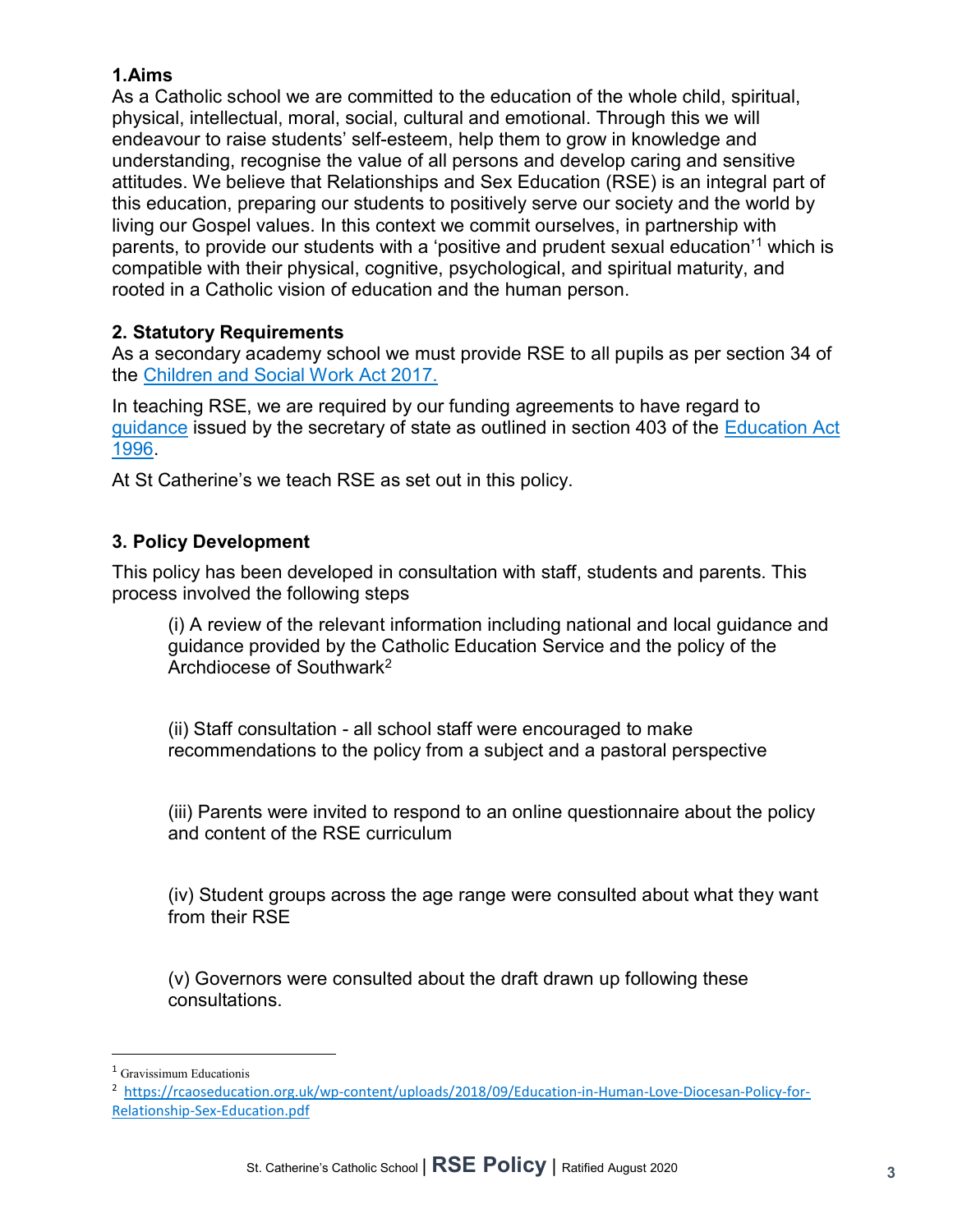### 4. Rationale

The DfE guidance states that "children and young people need to know how to be safe and healthy, and how to manage their academic, personal and social lives in a positive way"<sup>3</sup> . It is about the development of the student's knowledge and understanding of herself as a sexual being, about what it means to be fully human, called to live in right relationships with self and others and being enabled to make moral decisions in conscience.

# At St Catherine's our reasons for teaching RSE go further.

'I HAVE COME THAT YOU MIGHT HAVE LIFE AND HAVE IT TO THE FULL' (Jn.10.10)

We are involved in relationships and sex education precisely because of our Christian beliefs about God and about the human person. The belief in the unique dignity of the human person made in the image and likeness of God underpins the approach to all education in a Catholic school. Our approach to RSE therefore is rooted in the Catholic Church's teaching of the human person and presented in a positive framework of Christian ideals.

At the heart of the Christian life is the Trinity; Father, Son and Spirit in communion, united in loving relationship and embracing all people and all creation. As a consequence of the Christian belief that we are made in the image and likeness of God, gender and sexuality are seen as God's gift, reflect God's beauty, and share in the divine creativity. RSE, therefore, will be placed firmly within the context of relationship as it is there that sexuality grows and develops.

Following the guidance of the Bishops of England and Wales and as advocated by the DfE, RSE will be firmly embedded in the PSHE framework as it is concerned with nurturing human wholeness and integral to the physical, spiritual, emotional, moral, social and intellectual development of students. It is centred on Christ's vision of being human as good news and will be positive and prudent, showing the potential for development, while enabling the dangers and risks involved to be understood and appreciated.

# VALUES AND VIRTUES

Our programme enshrines Catholic values relating to the importance of stable relationships, marriage and family life. It also promotes those virtues which are essential in responding to the God's call to love others with a proper respect for their dignity and the dignity of the human body. The following virtues will be explicitly explored and promoted: faithfulness, fruitfulness, chastity, integrity, prudence, mercy and compassion.

l 3 DfE RSE statutory guidance p4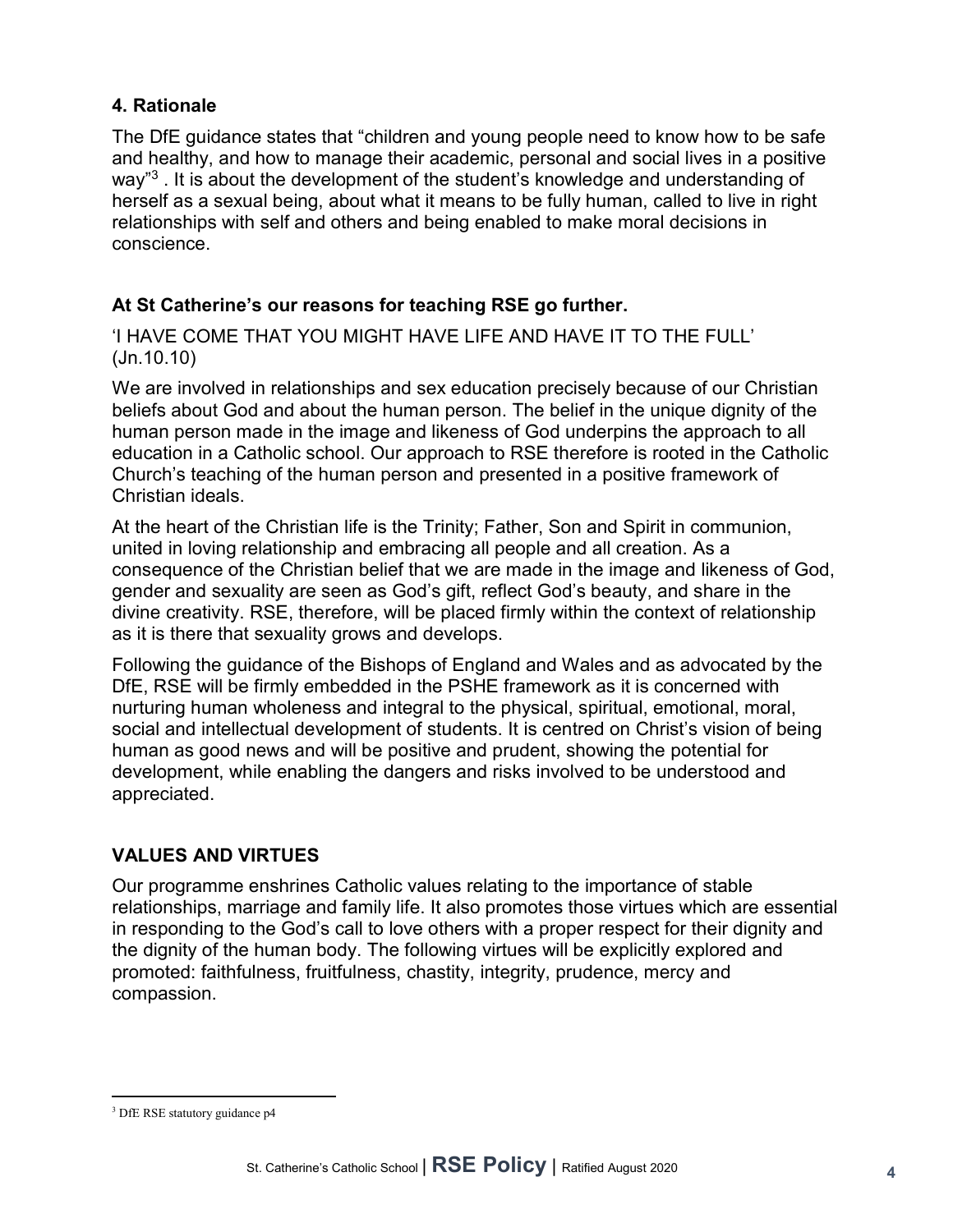#### **Objectives**

To develop the following attitudes and virtues:

- reverence for the gift of human sexuality and fertility;
- respect for the dignity of every human being in their own person and in the person of others;
- joy in the goodness of the created world and their own bodily natures;
- responsibility for their own actions and a recognition of the impact of these on others;
- recognising and valuing their own sexual identity and that of others;
- celebrating the gift of life-long, self-giving love;
- recognising the importance of marriage and family life;
- fidelity in relationships.

#### To develop the following personal and social skills:

• making sound judgements and good choices which have integrity, and which are respectful of the individual's commitments;

• loving and being loved, and the ability to form friendships and loving, stable relationships free from exploitation, abuse and bullying;

• managing emotions within relationships, and when relationships break down, with confidence, sensitivity and dignity;

managing conflict positively, recognising the value of difference;

- cultivating humility, mercy and compassion, learning to forgive and be forgiven;
- developing self-esteem and confidence, demonstrating self-respect and empathy for others;

building resilience and the ability to resist unwanted pressures, recognising the influence and impact of the media, internet and peer groups and so developing the ability to assess pressures and respond appropriately;

• being patient, delaying gratification and learning to recognise the appropriate stages in the development of relationships, and how to love chastely;

• assessing risks and managing behaviours in order to minimise the risk to health and personal integrity.

#### To know and understand:

- the Church's teaching on relationships and the nature and meaning of sexual love;
- the Church's teaching on marriage and the importance of marriage and family life;
- the centrality and importance of virtue in guiding human living and loving;
- the physical and psychological changes that accompany puberty;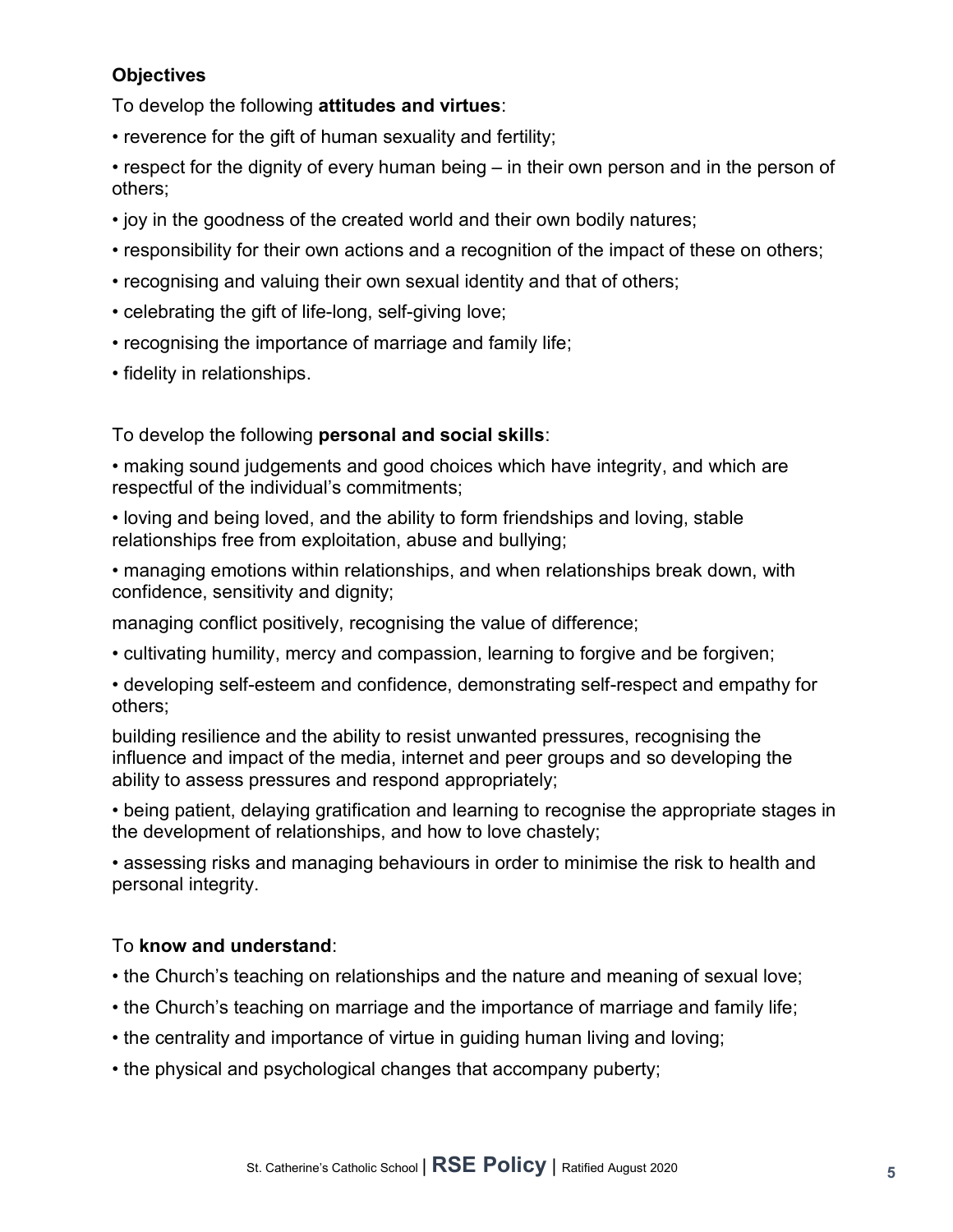• the facts about human reproduction, how love is expressed sexually and how sexual love plays an essential and sacred role in procreation;

• how to manage fertility in a way which is compatible with their stage of life, their own values and commitments, including an understanding of the difference between natural family planning and artificial contraception;

• how to keep themselves safe from sexually transmitted infections and how to avoid unintended pregnancy, including where to go for advice.

#### 5. Curriculum

RSE focuses on giving young people the information they need to help them develop healthy, nurturing relationships of all kinds, not just intimate relationships.<sup>4</sup> It will enable them to know what a healthy relationship looks like and what makes a good friend, a good colleague, prepare them for long term relationships and promote the Catholic Church's teaching on Marriage.

Whilst promoting Catholic values and virtues and teaching in accordance with Church teaching, we will ensure that students are offered a balanced education by providing an RSE programme that offers a range of viewpoints and opportunities for discussion.

Content will include:

- Families
- Respectful relationships, including friendships
- Online and media
- Being safe
- Intimate and sexual relationships including sexual health, contraception, and resisting pressure to have sex (and not applying pressure)

All RSE will be taught in accordance with the Church's moral teaching. It will emphasise the central importance of marriage and the family whilst acknowledging that all pupils have a fundamental right to have their own personal circumstances respected. It will also prepare pupils for life in modern Britain.

These areas of learning are taught within the context of family life, taking care to ensure that there is no stigmatization of children based on their home circumstances (families can include single parent families, LGBT parents, families headed by grandparents, adoptive parents, foster parents/carers amongst other structures) along with reflecting sensitively that some children may have a different structure of support around them.

Students will also receive clear scientific biological information as well as an understanding of the aspects of the law pertaining to topics covered in RSE including forced-marriage, female genital mutilation, abortion, the age of consent and legislation relating to equality. We will ensure that pupils have access to the learning they need to stay safe and healthy and to understand their rights as individuals.

DfE statutory curriculum content is set out in Appendix 1

l

 $4$  Ibid p25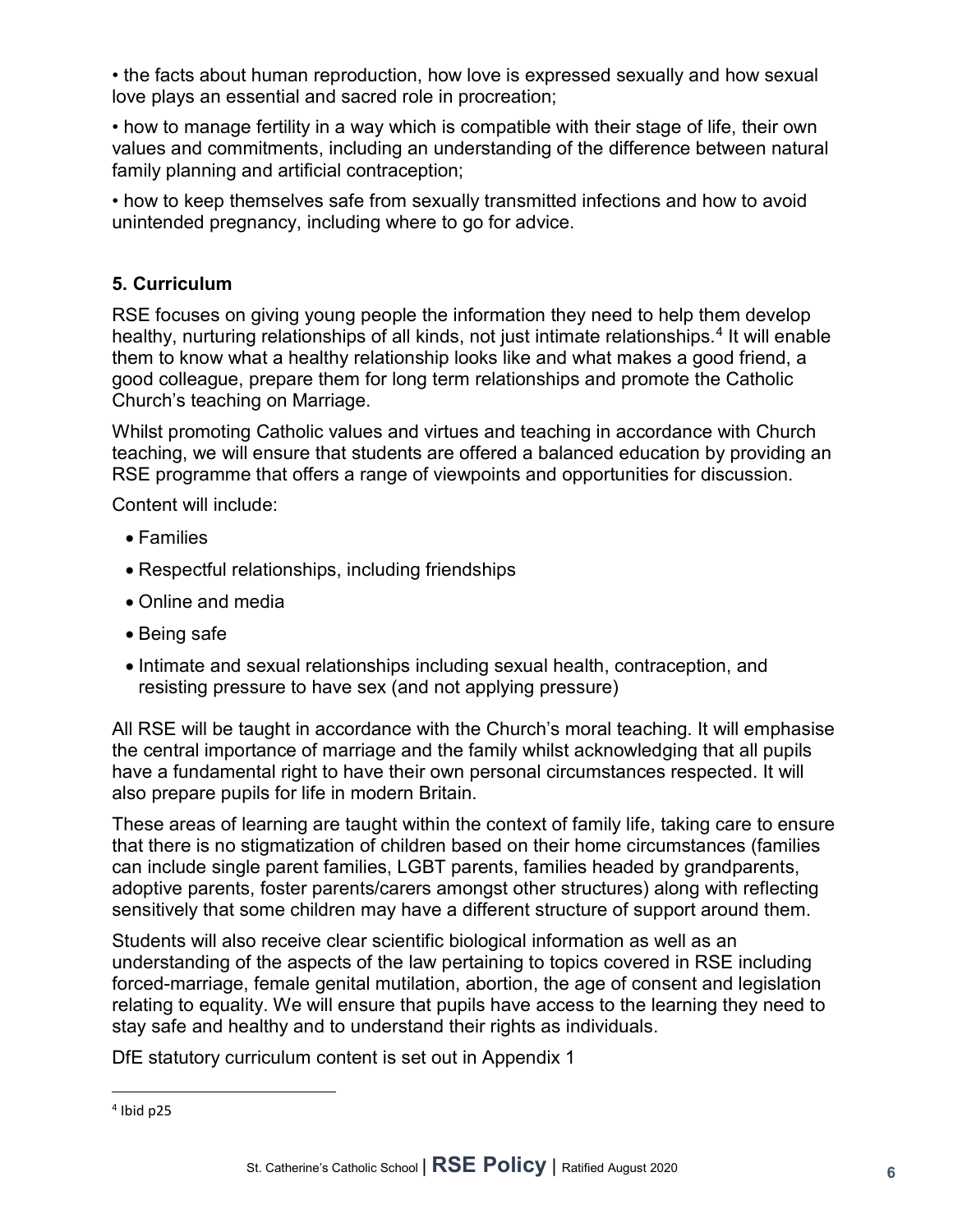# 6. Delivery of RSE

RSE is more than a content-based curriculum subject. The three aspects of RSE – attitudes and values, knowledge and understanding, and personal and social skills will be provided through the taught curriculum alongside PHSE and Citizenship in timetabled lessons and on dropdown days, as well as through assemblies and Form Time. Thus there will be a whole school/ethos dimension, a cross curricular dimension and a specific relationships and sex curriculum

#### 6.1 Inclusion and differentiated learning

We will ensure RSE is sensitive to the different needs of individual pupils in respect to pupils' different abilities, levels of maturity and personal circumstances; for example, their own sexual orientation, faith or culture, and is taught in a way that does not subject pupils to discrimination. Lessons will also help students to realise the nature and consequences of discrimination, teasing, bullying and aggressive behaviours (including cyber-bullying), use of prejudice-based language and how to respond and ask for help.

The Governing Board has wider responsibilities under the Equalities Act 2010 and will ensure that our school strives to do the best for all of the pupils, irrespective of disability, educational needs, race, nationality, ethnic or national origin, pregnancy, maternity, sex, gender identity, religion or sexual orientation or whether they are looked-after children.

(This policy should be read in conjunction with the school's Equality Protocol, Anti-Bullying Policy, Behaviour Policy and Safeguarding Policy)

For more information about our RSE curriculum, see Appendices 1 and 2.

#### 7. Roles and Responsibilities

#### 7.1 The Governing Board

The Governing Board will approve the RSE policy and hold the Headteacher to account for its implementation

#### 7.2 The Headteacher

The Headteacher is responsible for ensuring that RSE is taught consistently across the school, and for managing requests to withdraw pupils from non-statutory/sex education components of RSE (see section 8).

#### 7.3 Staff

RSE is a whole school issue. All teachers have a responsibility of care; as well as fostering academic progress they should actively contribute to the guardianship and guidance of the physical, moral and spiritual well-being of their pupils. Teachers will be expected to teach RSE in accordance with the Catholic Ethos of the school. Appropriate training will be made available for all staff teaching RSE. All staff have been included in the development of this policy and all staff should be aware of the policy and how it relates to them.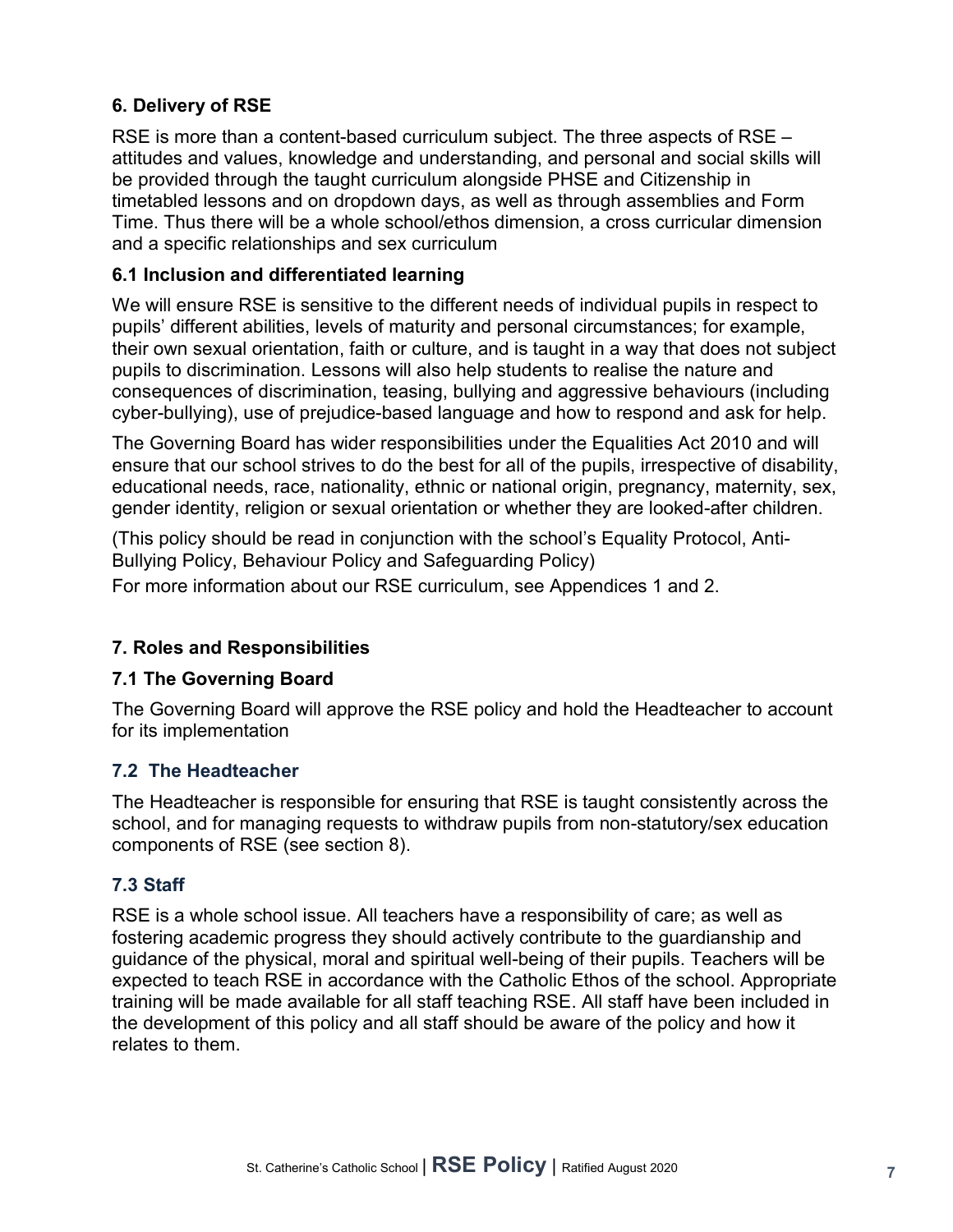Responsibility for teaching the specific relationships and sex education programme lies with the relevant curriculum staff; this will normally include Religious Education, Science, Physical Education, Computing, English, Drama, RSE and PSHE.

However all staff will be role models for students of good, healthy, wholesome relationships as between staff, other adults and students. They will also contribute to the development of students' personal and social skills.

Staff are responsible for:

- Delivering RSE in a sensitive way
- Modelling positive attitudes to RSE
- Monitoring progress
- Responding to the needs of individual students
- Responding appropriately to students whose parents wish them to be withdrawn from the non-statutory sex education components of RSE

Staff do not have the right to opt out of teaching RSE. Staff who have concerns about teaching RSE are encouraged to discuss this with the Headteacher.

See Appendix 4 for current staffing of the RSE curriculum

#### 7.4 Pupils

Pupils are expected to engage fully in RSE and, when discussing issues related to RSE, treat others with respect and sensitivity.

At St Catherine's we want to promote a healthy, positive atmosphere in which RSE can take place. We want to ensure that students can ask questions freely, be confident that their questions will be answered, and be sure that they will be free from bullying or harassment. Staff will be conscious of this and teaching methods will ensure that students feel safe.

#### 7.5 External Visitors

Our school will often call upon help and guidance from outside agencies and health specialists to deliver aspects of RSE. Such visits will always complement the current programme and never substitute or replace teacher led sessions. It is important that external visitors are clear about their role and responsibility whilst they are in school delivering a session. Visitors must adhere to our code of practice developed in line with CES guidance 'Checklist for External Speakers to Schools<sup>5</sup>. Health professionals should follow the school's policies, minimising the potential for disclosures or inappropriate comments using negotiated ground rules and distancing techniques as other teachers would. External visitors must ensure that their presentations are mindful and respectful of Catholic teaching and practice.

l

<sup>5</sup> CSE Checklist for External speakers to Schools 2016

and https://rcaoseducation.org.uk/wp-content/uploads/2018/09/Guidance-on-Visitors-and-External-Speakers-Working-with-Pupils-in-Catholic-Schools-in-the-Diocese.pdf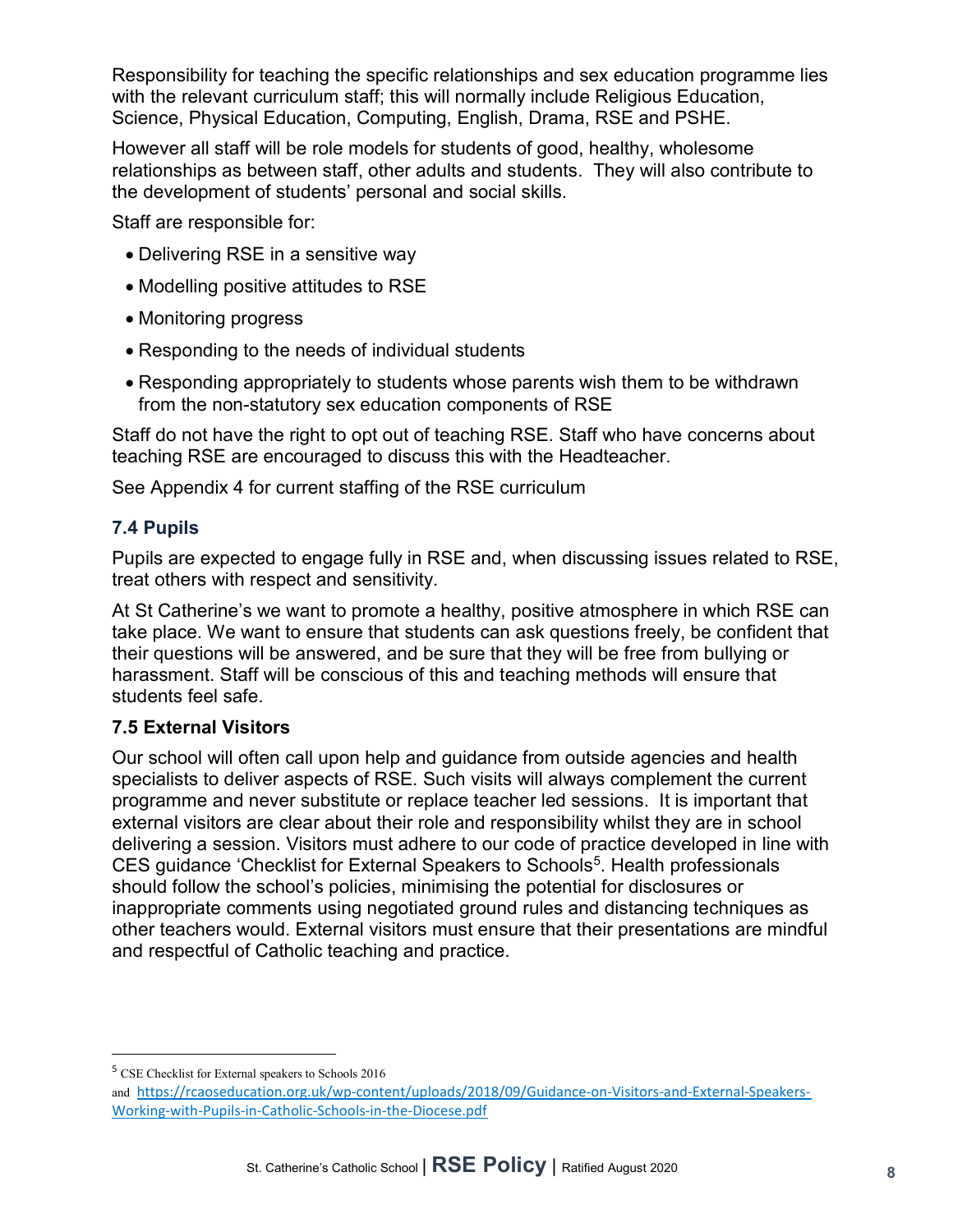#### 8. Parents' right to withdraw

While Relationships education is a statutory requirement for all students, parents have the right to withdraw their children from the non-statutory, sex education components of sex education within RSE up to and until 3 terms before the child turns 16. After this point, if the student wishes to receive sex education rather than being withdrawn, the school will arrange this.

Requests for withdrawal should be put in writing using the form found in Appendix 3 of this policy and addressed to the headteacher.

A copy of withdrawal requests will be placed in the student's educational record. The headteacher will discuss the request with parents.

Alternative work will be given to students who are withdrawn from sex education.

#### 9. Training

Staff are trained on the delivery of RSE as part of their induction and it is included in our continuing professional development calendar.

The headteacher will also invite visitors from outside the school, such as diocesan advisers, school nurses or sexual health professionals, to provide support and training to staff teaching RSE.

#### 10. Monitoring arrangements

The delivery of RSE will be monitored by the member of the Senior Leadership Team given delegated responsibility by the Headteacher, through planning scrutinies, learning walks, scrutinies of student work folders.

Students' development in RSE is monitored by class teachers as part of our internal assessment systems.

This policy will be reviewed by the member of the Senior Leadership Team given delegated responsibility by the Headteacher.

At every review, the policy will be approved by the Governing Board.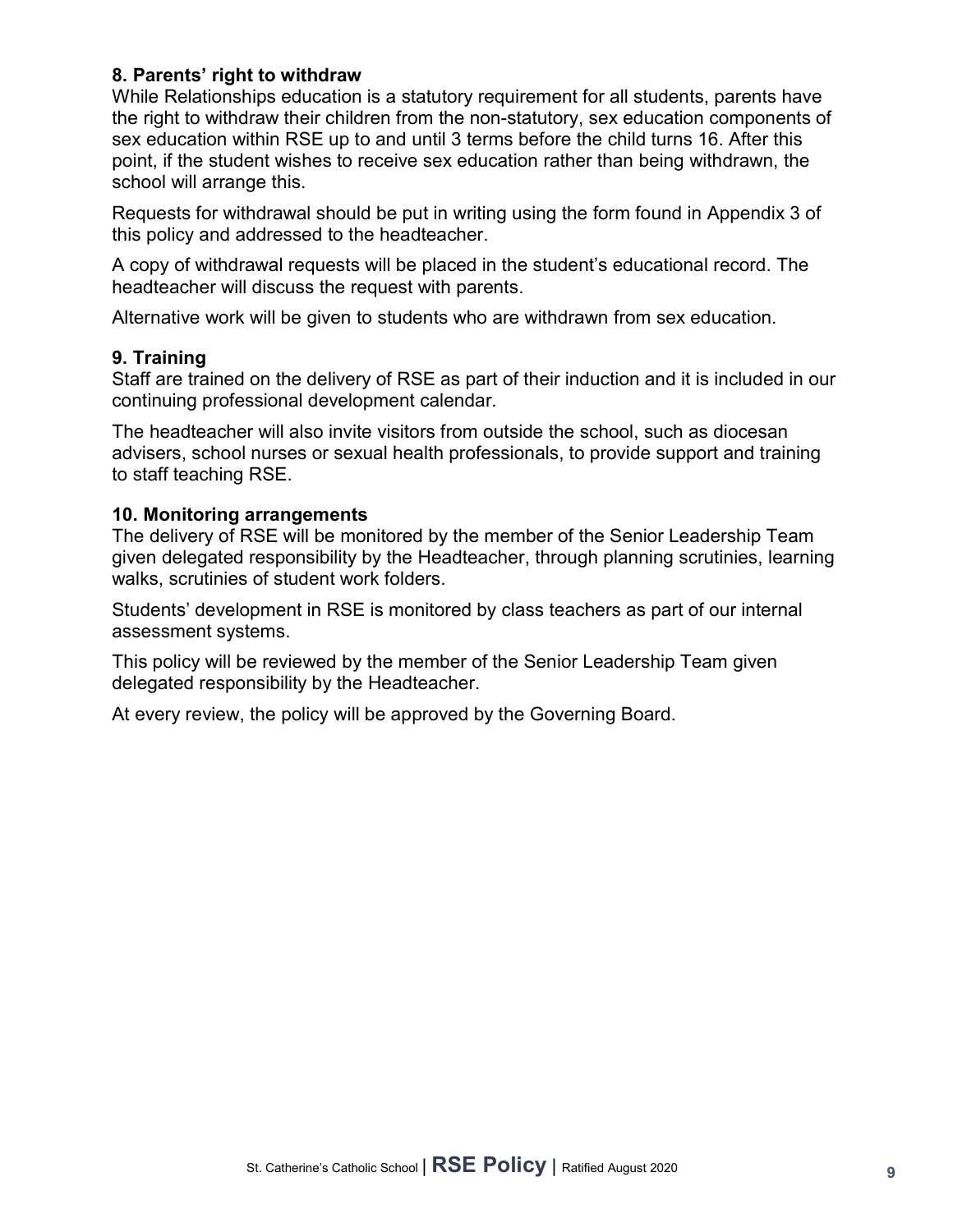| <b>YEAR</b><br><b>GROUP</b> | <b>TERM</b> | <b>TOPIC/THEME DETAILS</b>                                                                            | <b>RESOURCES</b>                                                                                                                                                        |
|-----------------------------|-------------|-------------------------------------------------------------------------------------------------------|-------------------------------------------------------------------------------------------------------------------------------------------------------------------------|
| Year 7                      | Autumn 1    | <b>Mental Wellbeing</b><br>Respectful relationships (Friendship)<br>including on-line<br>Being unique | Jigsaw COVID-19<br>recovery Programme<br>10:10 Year 7-8<br>Foundation programme<br>10:10 Cinema in<br>education<br><b>RE Department</b><br>Art Department<br>Curriculum |
| Year 7                      | Autumn 2    | Friendship including management of<br>conflict<br><b>About Bullying</b><br>Families                   | 10:10 Year 7-8<br>Foundation programme<br>Anti-Bullying alliance<br><b>PSHE Association</b>                                                                             |
| Year 7                      | Spring 1    | Respectful Relationships - social<br>responsibly<br>Online safety                                     | 10:10 Year 7-8<br>Foundation<br>Ceops<br>Orange                                                                                                                         |
| Year 7                      | Spring 2    | Making choices - Healthy relationships<br>Stereotyping and Equality<br>Being Safe Grooming, FGM       | <b>PSHE Association</b><br>'Nia' Project<br>Forwarduk                                                                                                                   |
| Year 7                      | Summer 1    | Changing adolescent body/ puberty<br>Personal hygiene and health                                      | 10:10 Year 7-8<br>Foundation programme<br><b>NHS</b> materials<br><b>Science Department</b><br>Curriculum<br>Drama Department<br>Curriculum                             |
| Year 7                      | Summer 2    | Healthy lifestyle<br><b>Basic First Aid</b>                                                           | <b>PSHE Association</b><br>St John's Ambulance<br><b>Science Department</b><br>Curriculum                                                                               |

# Appendix 1: Relationships and sex education curriculum map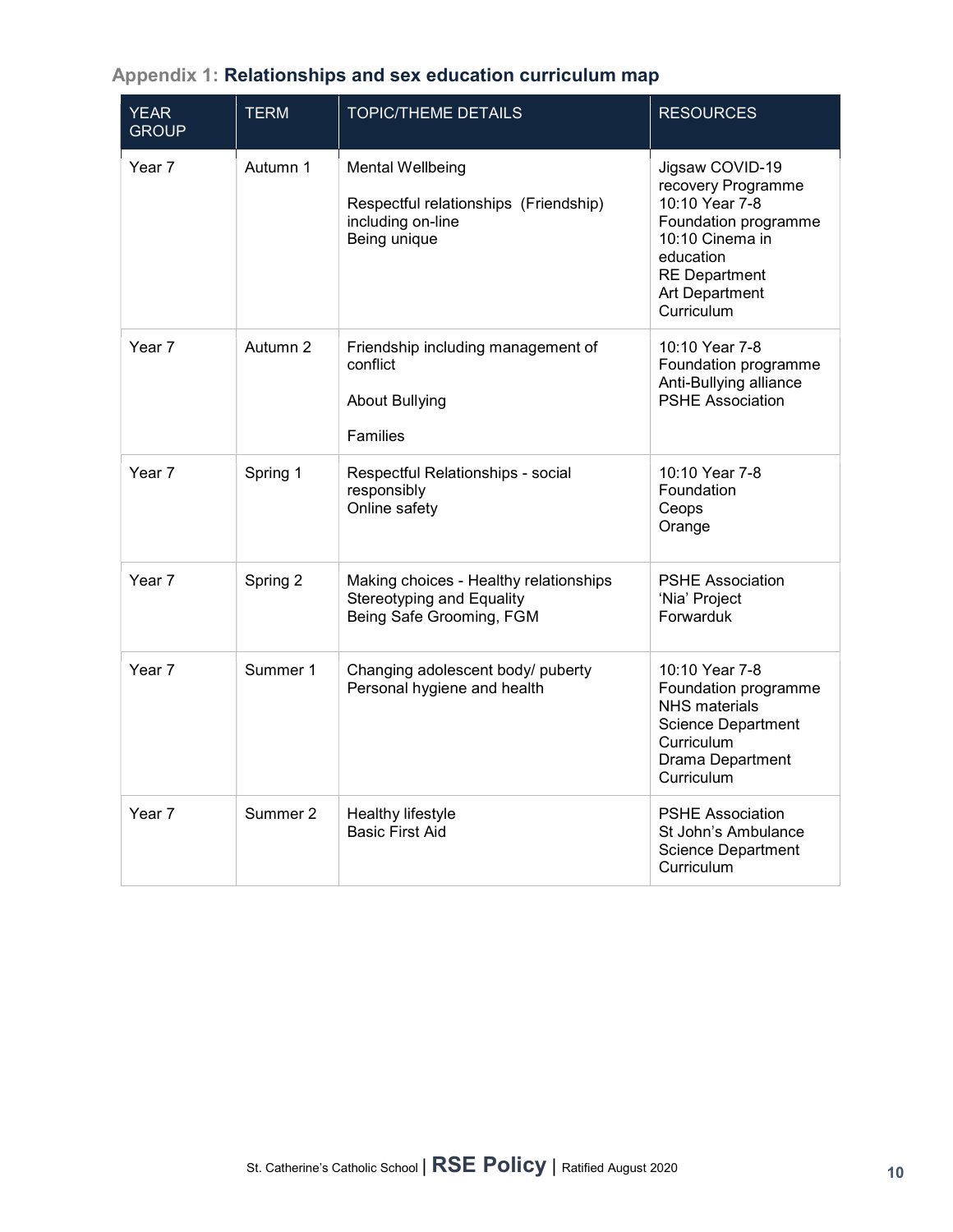| <b>YEAR</b><br><b>GROUP</b> | <b>TERM</b> | <b>TOPIC/THEME DETAILS</b>                                                                          | <b>RESOURCES</b>                                                                                                         |
|-----------------------------|-------------|-----------------------------------------------------------------------------------------------------|--------------------------------------------------------------------------------------------------------------------------|
| Year 8                      | Autumn 1    | <b>Mental Wellbeing</b><br>Retreat                                                                  | Jigsaw COVID-19<br>recovery Programme<br><b>RE Department</b>                                                            |
| Year <sub>8</sub>           | Autumn 2    | Changing adolescent body/puberty<br>Respectful relationships<br>Anti-Bullying<br><b>Self Esteem</b> | 10:10 Year 7-8<br><b>Foundation Programme</b><br><b>RE Department</b><br>Curriculum (Human<br>Dignity)<br>PIPS Programme |
| Year 8                      | Spring 1    | Mental wellbeing<br>Recognising pressures<br>Online safety                                          | <b>PSHE</b> association<br>Time to change<br><b>Mental Health</b><br>Foundation<br>10:10 Cinema in<br>education          |
| Year <sub>8</sub>           | Spring 2    | Healthy lifestyle<br>Drugs and alcohol<br><b>Basic First Aid</b>                                    | <b>Kenward Trust</b><br><b>PSHE Association</b><br>St John's Ambulance                                                   |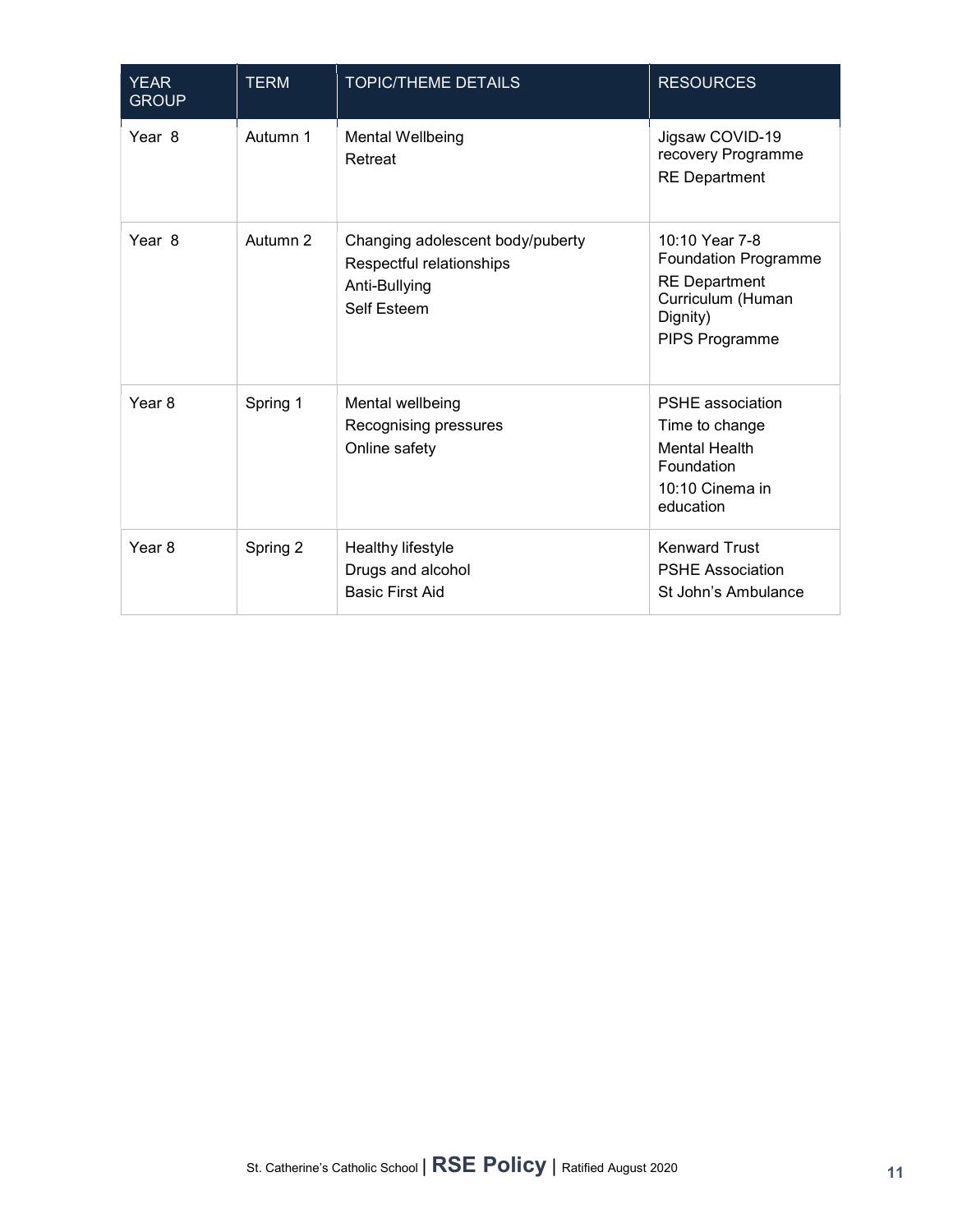| <b>YEAR</b><br><b>GROUP</b> | <b>TERM</b> | <b>TOPIC/THEME DETAILS</b>                                           | <b>RESOURCES</b>                                                                  |
|-----------------------------|-------------|----------------------------------------------------------------------|-----------------------------------------------------------------------------------|
| Year 9                      | Autumn 1    | <b>Mental Wellbeing</b>                                              | Jigsaw COVID-19<br>recovery Programme                                             |
| Year 9                      | Autumn 2    | Online and media<br>Physical health and fitness<br>Alcohol awareness | <b>PSHE Association</b><br>Dove Self-esteem<br><b>PE Department</b><br>curriculum |
| Year 9                      | Spring 2    | Intimate relationships – making choices (I)                          | 10:10 Year 9-11<br>Foundation programme<br>10:10 Cinema in<br>education           |
| Year 9                      | Summer 1    | Intimate relationships (II)                                          | 10:10 Year 9-11<br>Foundation programme<br>(cont)                                 |
| Year 9                      | Summer 2    | Mental wellbeing<br>Being safe<br><b>Basic First Aid</b>             | <b>PIPS</b><br>Rise above<br>Bexley Women's Aid<br>(020 8301 1536)                |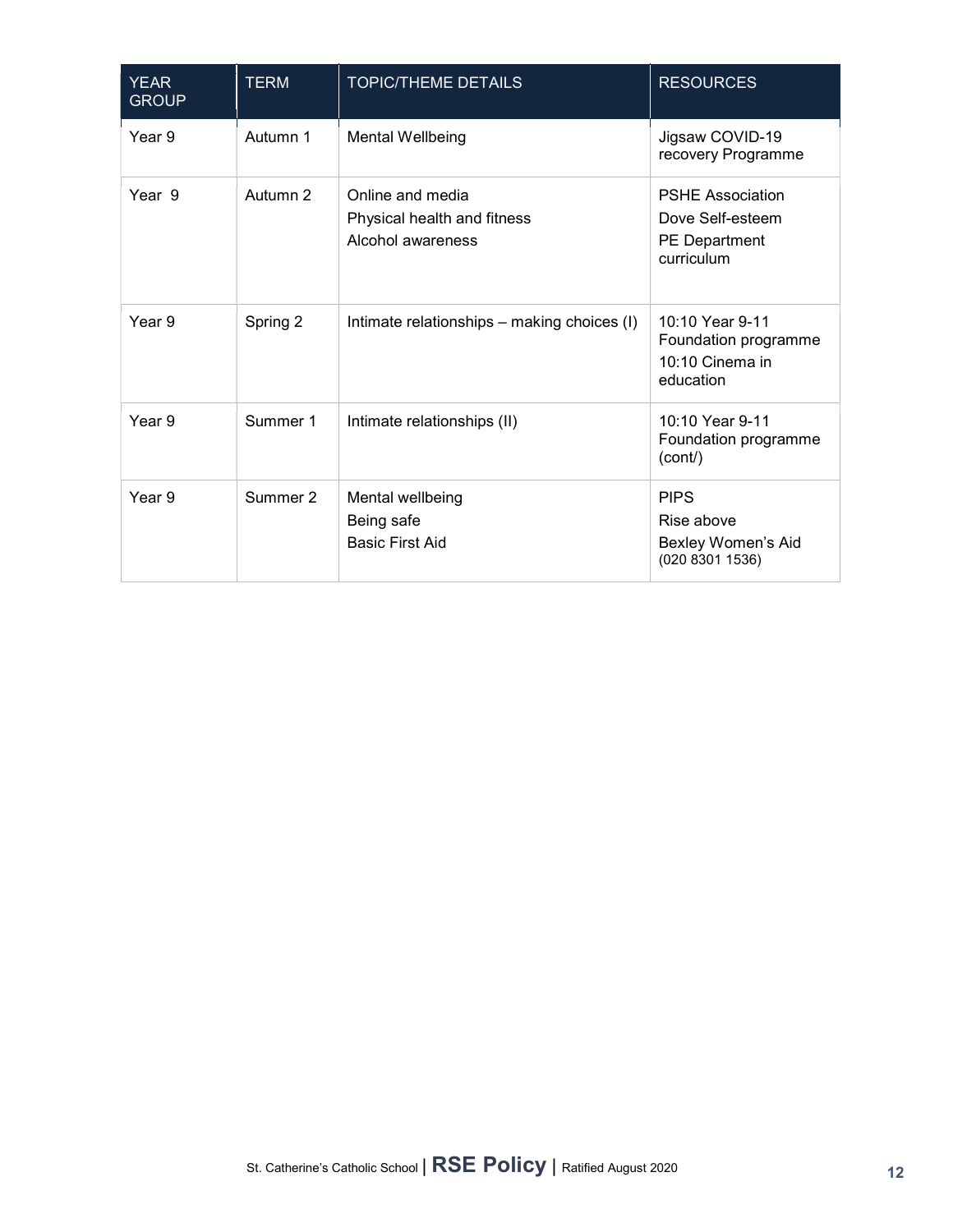| <b>YEAR</b><br><b>GROUP</b> | <b>TERM</b> | <b>TOPIC/THEME DETAILS</b>                                                                 | <b>RESOURCES</b>                                                                                     |
|-----------------------------|-------------|--------------------------------------------------------------------------------------------|------------------------------------------------------------------------------------------------------|
| Year 10                     | Autumn 1    | <b>Mental Wellbeing</b>                                                                    | Jigsaw COVID-19<br>recovery Programme                                                                |
| Year 10                     | Spring 1    | Intimate relationships (I)                                                                 | 10:10 Year 9-11<br>Foundation programme<br>10:10 Cinema in<br>education                              |
| Year 10                     | Spring 2    | Intimate relationships (II)<br>Self-esteem<br>Internet Safety and harms                    | 10:10 Year 9-11<br>Foundation programme<br><b>School Nurse</b><br><b>IT Department</b><br>curriculum |
| Year 10                     | Summer 1    | Physical Health and fitness<br>Drugs, alcohol and addiction<br>Being safe: Risky behaviour | <b>PE</b> Department<br>curriculum<br><b>Kenward Trust</b><br><b>PSHE Association</b>                |
| Year 10                     | Summer 2    | Health and prevention ECM 3<br><b>Basic First Aid</b>                                      | Coppafeel<br>St John's Ambulance                                                                     |